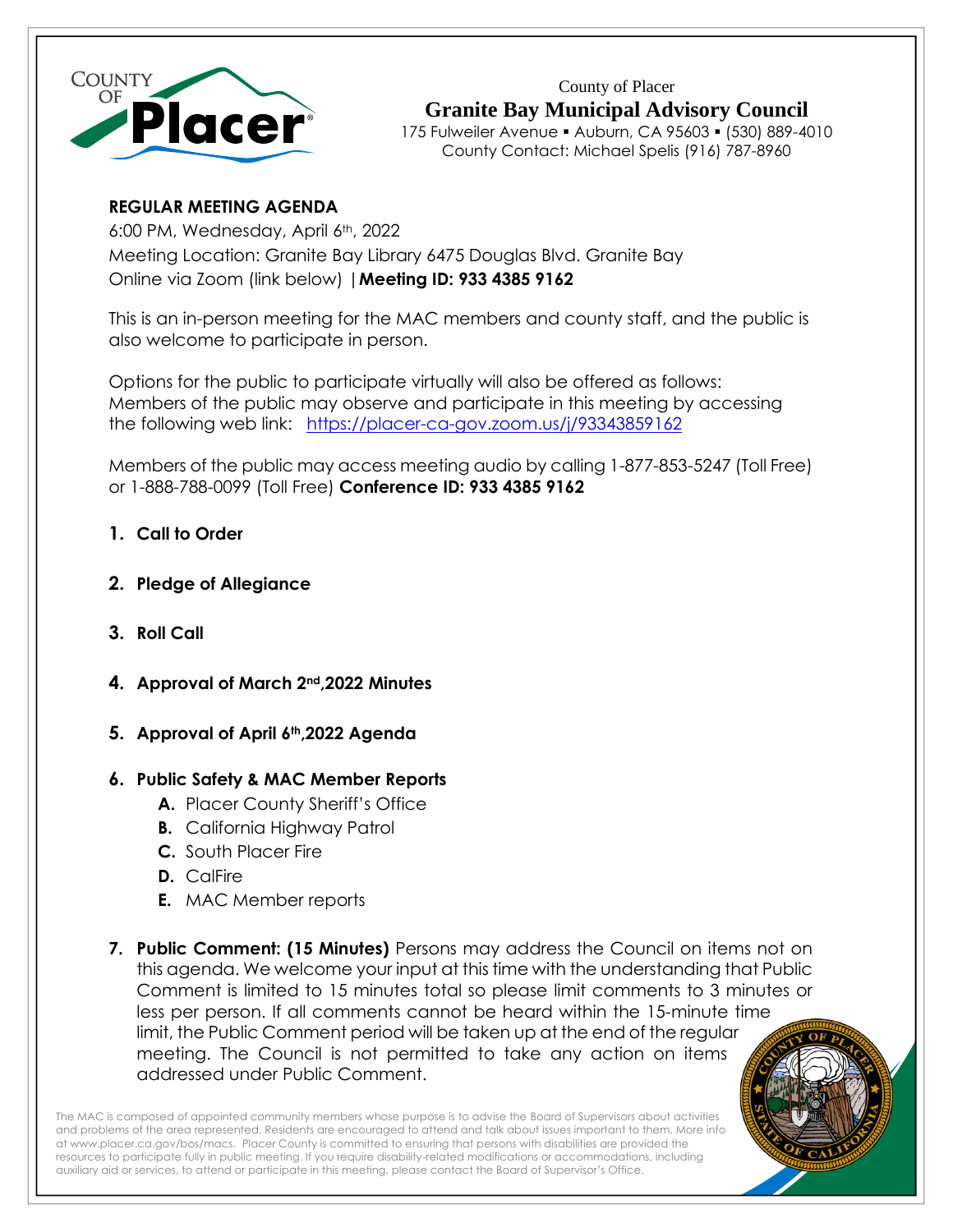### **8. Information Non-Action Items**

### **A. Beekeeping Update Zoning Text Amendment**

County staff will provide an overview of the proposed zoning text amendment to add Chapter 6, Article 6.32 entitled "Beekeeping," and amend Chapter 17, Article 17.56, Section 17.56.050: "Animal Raising and Keeping", of the Placer County Code. The proposed addition and changes define beekeeping activity in the unincorporated areas of the county and are consistent with existing State Law. The ordinance defines when a hive is a public nuisance, and details enforcement options by the Ag Commissioner when a violation is reported. Lastly this amendment will allow beekeeping in residential zones pursuant to the restrictions found in the code.

## **Presenter: Joshua Huntsinger, Ag Commissioner, and Adam Anderson, Assistant Planner**

### **9. Action Items**

### **A. Proposed Granite Bay Medical Office Complex**

The MAC is being asked to make a recommendation to the Planning Commission on the Granite Bay Medical Office Complex project. The project requires approval of a Community Plan Amendment, Rezone, Tentative Parcel Map, and Variance. The project includes the construction of four medical office buildings (totaling 13,706 square feet), associated parking, and circulation areas on 4 separate parcels with access from Berg Street. The subject property is comprised of a 2.13-acre site on two parcels (APNs 048-081- 056 and -057) and is located at the northwest corner of the intersection of Berg Street and Douglas Boulevard in Granite Bay.

**Presenter: Kally Kadinger-Cecil, Senior Planner -Planning Services Division**

#### **B. Committee Reassessment, Realignment**

- 1. Remove Trails from Natural Resources, Open Space and Trails to create a free-standing Trails committee chaired by Kris Johnson, and rename the Natural Resources, Open Spaces and Trails Committee to Parks, Open Spaces and Natural Resources, to be chaired by Amber Beckler.
- 2. Reaffirm memberships on Granite Bay Community Plan and Traffic committees and name Chairpersons to those committees

## **10. Supervisor Report**

#### **A. Led by Supervisor Jones**